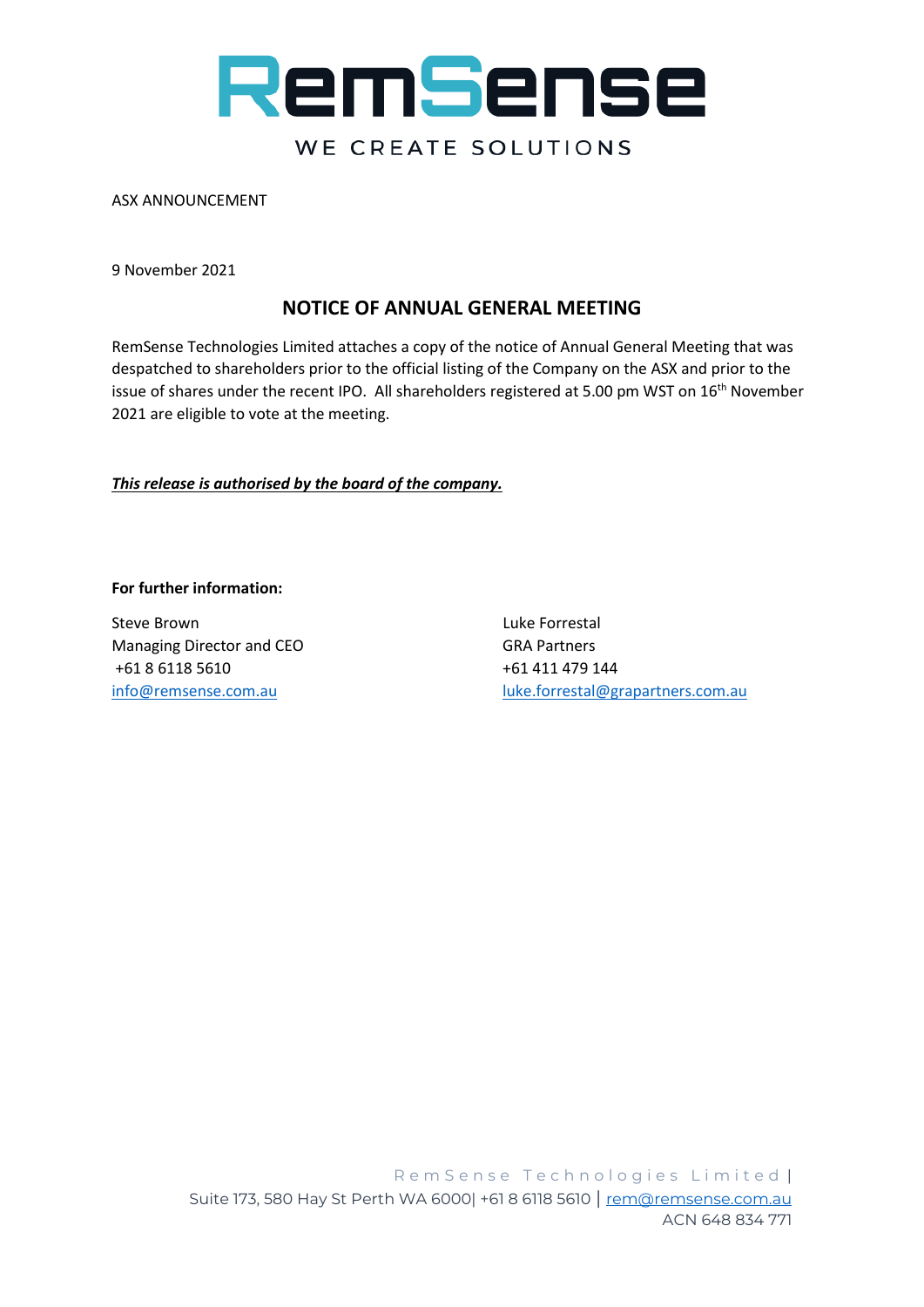# **REMSENSE TECHNOLOGIES LIMITED ACN 648 834 771 NOTICE OF ANNUAL GENERAL MEETING**

Notice is given that the Meeting will be held at:

- **TIME**: **10.00 am (WST)**
- **DATE**: **17 November 2021**
- **PLACE**: **Level 4, Suite 173, 580 Hay Street, Perth, WA.**

*The business of the Meeting affects your shareholding and your vote is important.*

*This Notice of Meeting should be read in its entirety. If Shareholders are in doubt as to how they should vote, they should seek advice from their professional advisers prior to voting.*

*The Directors have determined pursuant to Regulation 7.11.37 of the Corporations Regulations 2001 (Cth) that the persons eligible to vote at the Meeting are those who are registered Shareholders at 5.00 pm (WST) on16 November 2021.*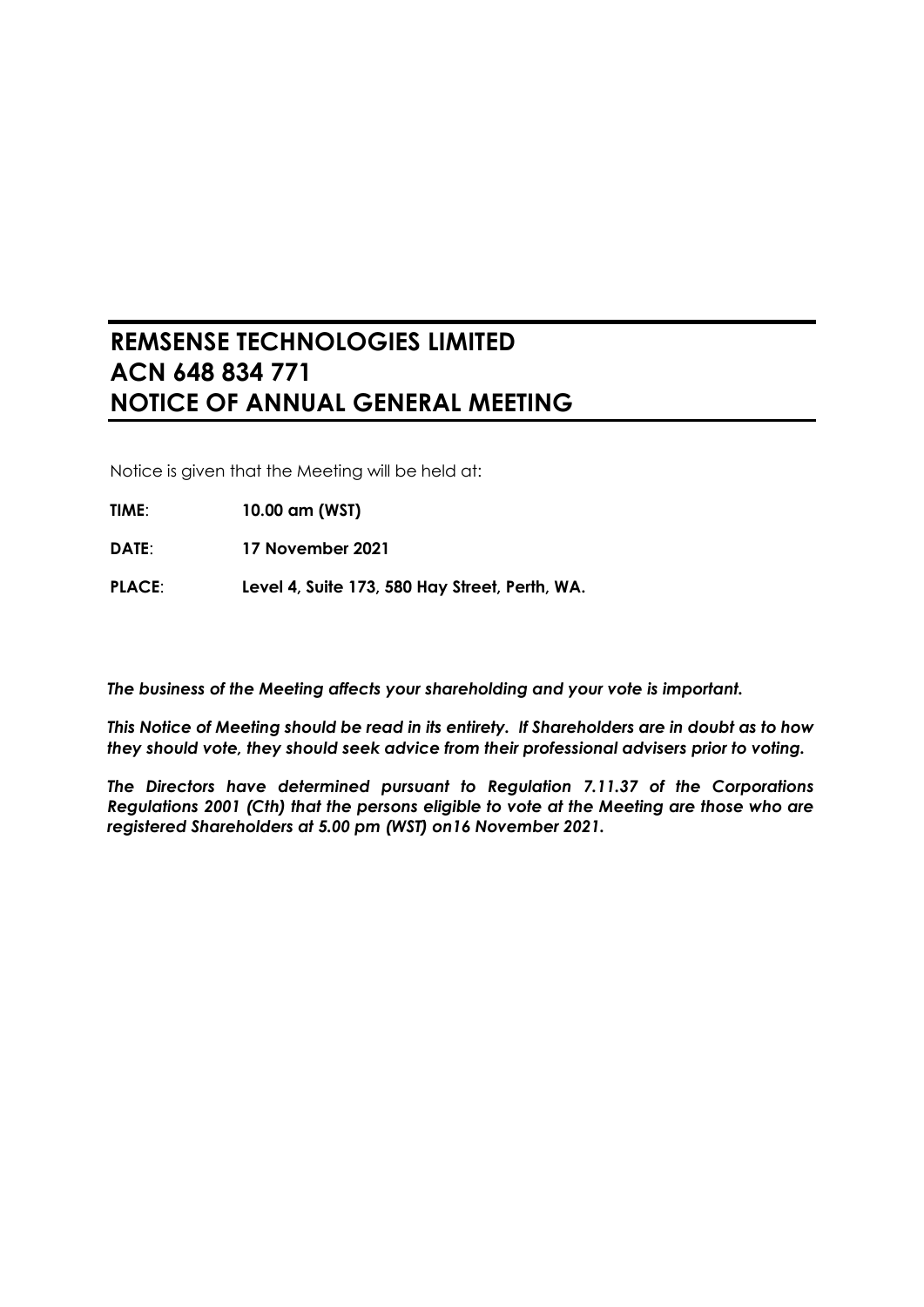## **BUSINESS OF THE MEETING**

#### **AGENDA**

#### **FINANCIAL STATEMENTS AND REPORTS**

To receive and consider the annual financial report of the Company for the financial year ended 30 June 2021 together with the declaration of the Directors, the Director's report, the Remuneration Report and the auditor's report.

## **1. RESOLUTION 1– RE-ELECTION OF DIRECTOR – NICOLE O'CONNOR**

To consider and, if thought fit, to pass, with or without amendment, the following resolution as an **ordinary resolution**:

*"That Ms Nicole O'Connor, a Director, who retires in accordance with clause 14.4 of the Company's Constitution, and being eligible, is hereby re-elected as a Director."*

## <span id="page-2-0"></span>**2. RESOLUTION [2](#page-2-0) – RE-ELECTION OF DIRECTOR – ROSS TAYLOR**

To consider and, if thought fit, to pass, with or without amendment, the following resolution as an **ordinary resolution**:

*"That, for the purpose of clause 14.2 of the Company's Constitution and for all other purposes, Mr Ross Taylor, a Director, retires by rotation, and being eligible, is hereby re-elected as a Director."*

## <span id="page-2-1"></span>**3. RESOLUTION [3](#page-2-1) – APPOINTMENT OF AUDITOR AT FIRST AGM**

To consider and, if thought fit, to pass, with or without amendment, the following resolution as an **ordinary resolution**:

*"That, for the purposes of section 327B of the Corporations Act and for all other purposes, BDO Audit (WA) Pty Ltd, having been nominated by a Shareholder and having consented in writing to act in the capacity of auditor, be appointed as auditor of the Company with effect from the close of the Meeting."*

**Dated: 12 October 2021**

**By order of the Board**

DM Eather

**David McArthur Company Secretary**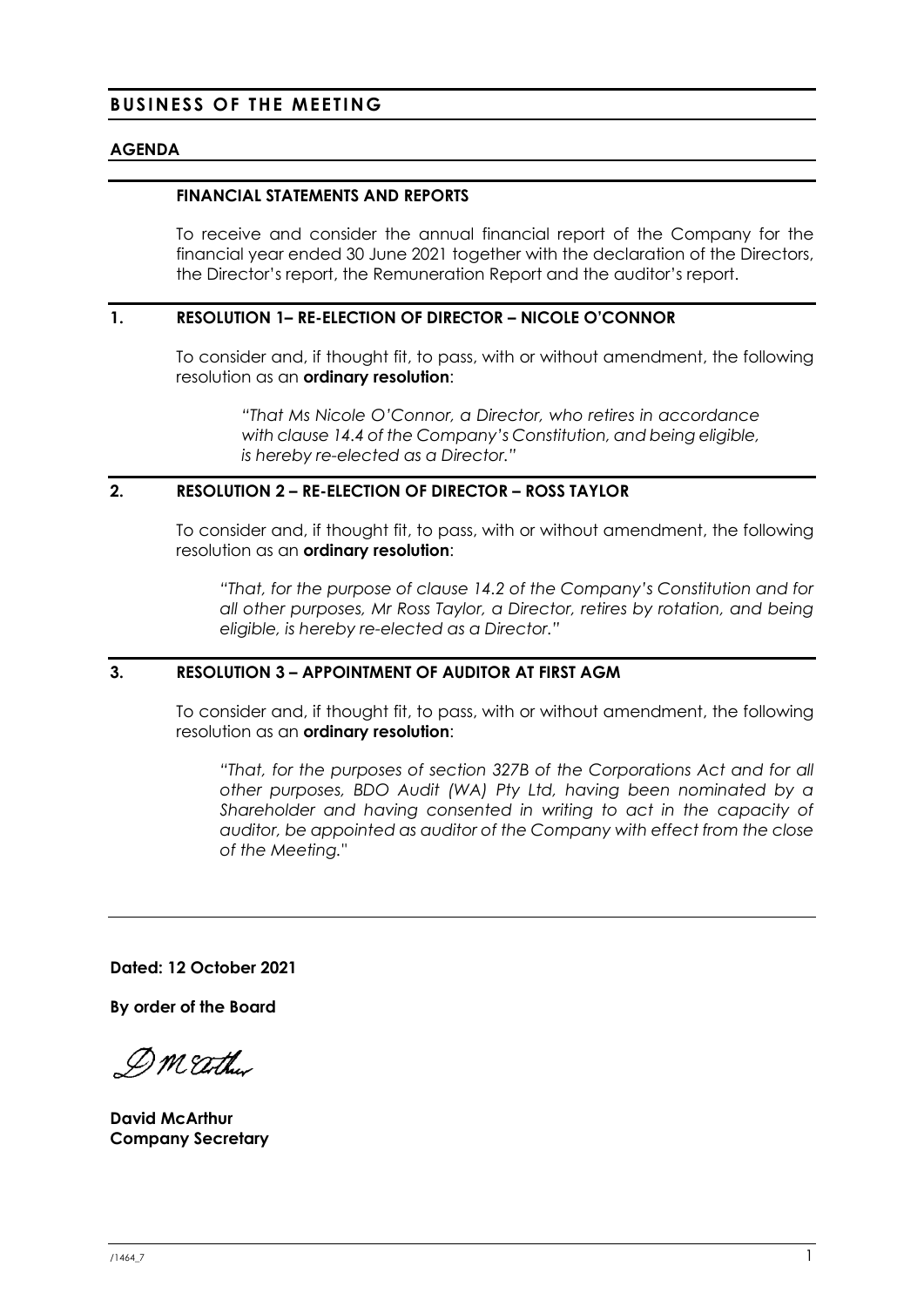#### **Voting by proxy**

To vote by proxy, please complete and sign the enclosed proxy form and return by the time and in accordance with the instructions set out on the proxy form.

In accordance with section 249L of the Corporations Act, Shareholders are advised that:

- each Shareholder has a right to appoint a proxy;
- the proxy need not be a Shareholder of the Company; and
- a Shareholder who is entitled to cast two or more votes may appoint two proxies and may specify the proportion or number of votes each proxy is appointed to exercise. If the member appoints two proxies and the appointment does not specify the proportion or number of the member's votes, then in accordance with section 249X(3) of the Corporations Act, each proxy may exercise one-half of the votes.

Shareholders and their proxies should be aware that:

- if proxy holders vote, they must cast all directed proxies as directed; and
- any directed proxies which are not voted will automatically default to the Chair, who must vote the proxies as directed.

#### **Voting in person**

To vote in person, attend the Meeting at the time, date and place set out above.

*Should you wish to discuss the matters in this Notice of Meeting please do not hesitate to contact the Company Secretary, David McArthur, on 94353200.*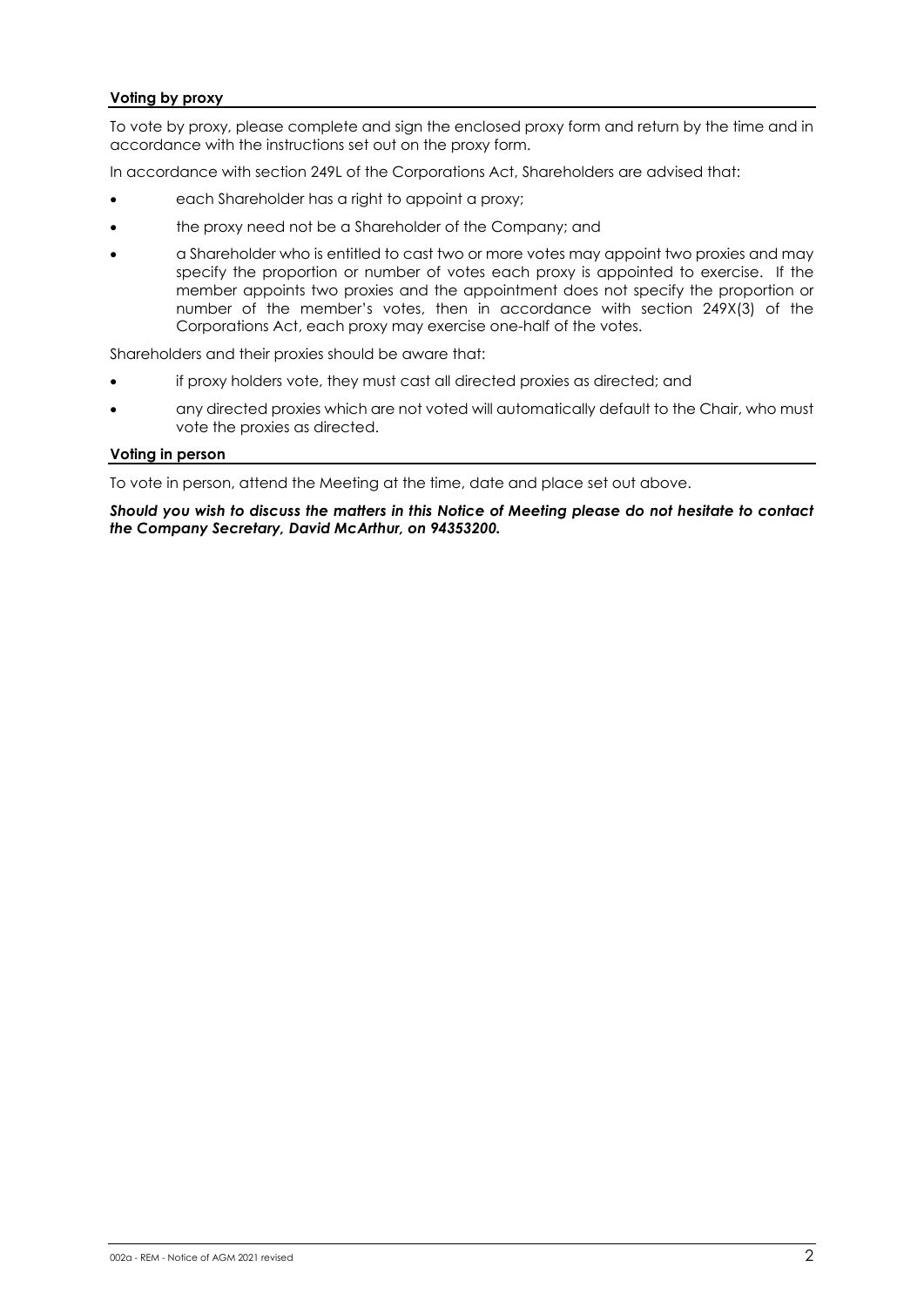# **EXPLANATORY STATEMENT**

This Explanatory Statement has been prepared to provide information which the Directors believe to be material to Shareholders in deciding whether or not to pass the Resolutions.

## **1. FINANCIAL STATEMENTS AND REPORTS**

In accordance with the Corporations Act, the business of the Meeting will include receipt and consideration of the annual financial report of the Company for the financial year ended 30 June 2021 together with the declaration of the Directors, the Directors' report, the Remuneration Report and the auditor's report.

The Company will not provide a hard copy of the Company's annual financial report to Shareholders unless specifically requested to do so. The Company's annual financial report is available on its website at www.remsense.com.au.

## **2. RESOLUTION 1- RE-ELECTION OF DIRECTOR – NICOLE O'CONNOR**

## **2.1 General**

Clause 14.4 of the Company's Constitution states that any director appointed as an additional director during the year holds office only until the next following Annual General Meeting and is then eligible for re- election.

Ms O'Connor was appointed a director on 22 April 2021 and as such seeks reelection pursuant to clause 14.4.

## **2.2 Independence**

If re-elected the Board considers Ms O'Connor will be an independent Director.

## **2.3 Board recommendation**

The Board has reviewed Ms O'Connor's performance since her appointment to the Board and considers that Ms O'Connor's skills and experience will continue to enhance the Board's ability to perform its role. Accordingly, the Board supports the re-election of Ms O'Connor and recommends that Shareholders vote in favour of Resolution 1.

## **3. RESOLUTION 2– RE-ELECTION OF DIRECTOR – ROSS TAYLOR**

## **3.1 General**

Clause 14.2 of the Company's Constitution sets out the requirements for determining which Directors are to retire by rotation at an annual general meeting.

Ross Taylor, who has served as a Director since 19 March 2021, retires by rotation and seeks re-election pursuant to clause 14.2.

## **3.2 Independence**

If re-elected the Board considers Mr Taylor will be an independent Director.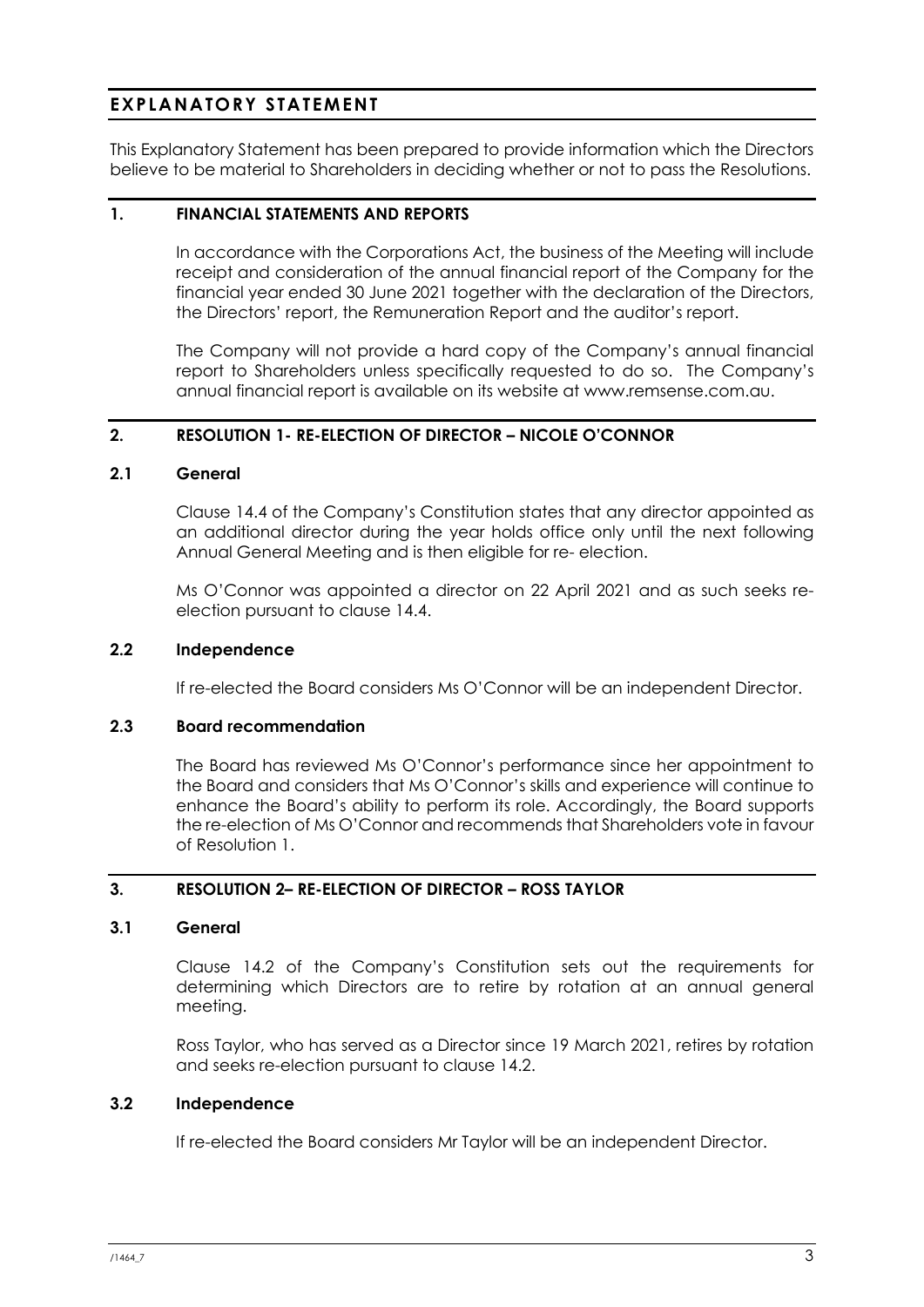## **3.3 Board recommendation**

The Board has reviewed Mr Taylor's performance since his appointment to the Board and considers that Mr Taylor's skills and experience will continue to enhance the Board's ability to perform its role. Accordingly, the Board supports the re-election of Mr Taylor and recommends that Shareholders vote in favour of Resolution 2.

## **4. RESOLUTION 3– APPOINTMENT OF AUDITOR AT FIRST AGM**

Section 327B(1) of the Corporations Act provides that a public company must appoint an auditor at its first annual general meeting and at any subsequent annual general meeting thereafter where there is a vacancy.

The Directors appointed BDO Audit (WA) Pty Ltd as the Company's auditor following registration of the Company.

In accordance with section 328B(1) of the Corporations Act, the Company has sought and obtained a nomination from a Shareholder for BDO Audit (WA) Pty Ltd to be appointed as the Company's auditor. A copy of this nomination is attached to this Notice as Annexure A.

BDO Audit (WA) Pty Ltd has given its written consent to act as the Company's auditor in accordance with section 328A(1) of the Corporations Act subject to Shareholder approval of this Resolution.

If this Resolution is passed, the appointment of BDO Audit (WA) Pty Ltd as the Company's auditor will take effect at the close of this Meeting.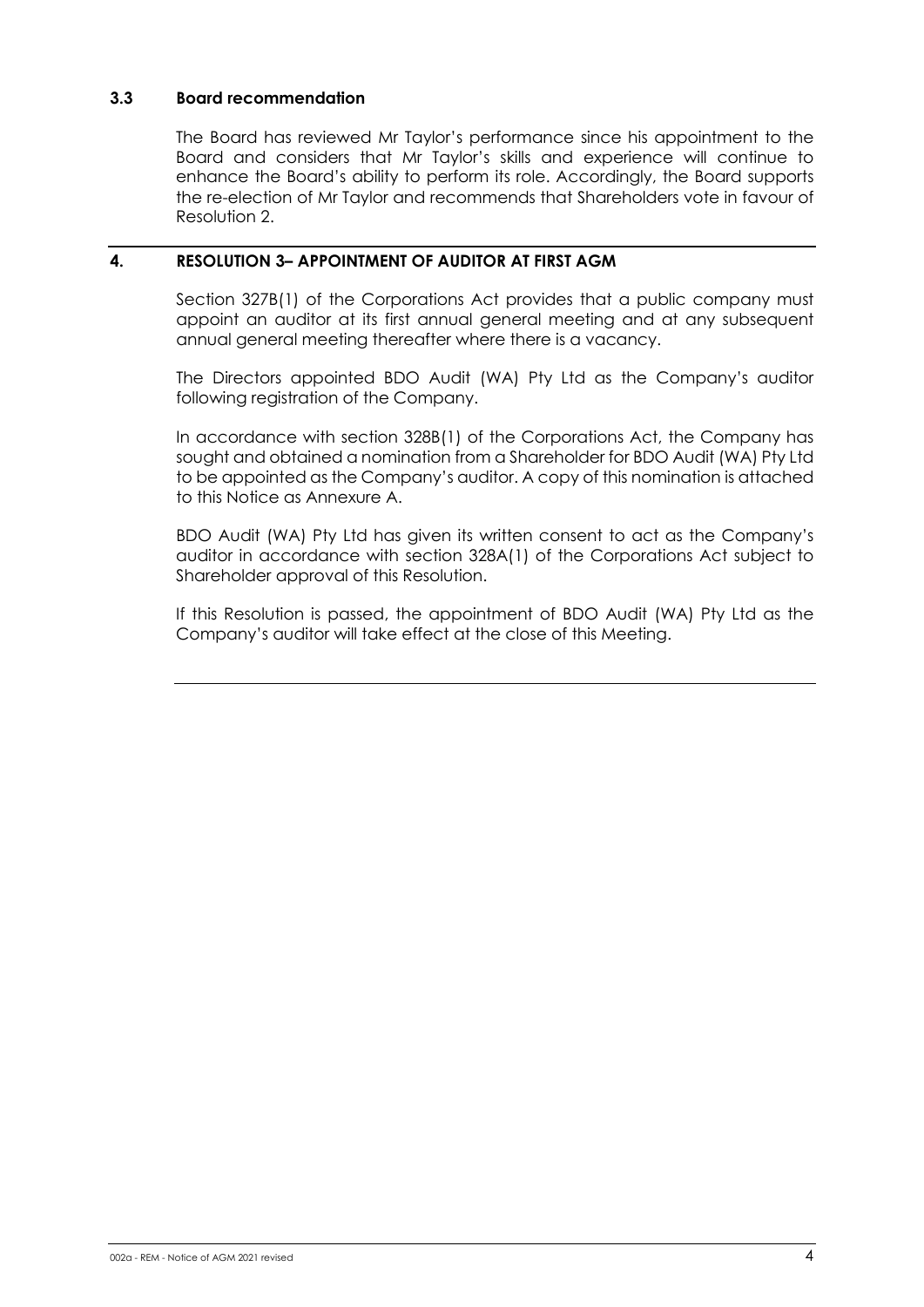# **GLOSSARY**

**Annual General Meeting** or **Meeting** means the meeting convened by the Notice.

**ASIC** means the Australian Securities & Investments Commission.

**Board** means the current board of directors of the Company.

**Business Day** means Monday to Friday inclusive, except New Year's Day, Good Friday, Easter Monday, Christmas Day, Boxing Day, and any other day that ASX declares is not a business day.

**Chair** means the chair of the Meeting.

**Company** means Remsense Technologies Limited (ACN 648 834 771).

**Constitution** means the Company's constitution.

**Corporations Act** means the *Corporations Act 2001* (Cth).

**Directors** means the current directors of the Company.

**Explanatory Statement** means the explanatory statement accompanying the Notice.

**Notice** or **Notice of Meeting** means this notice of meeting including the Explanatory Statement and the Proxy Form.

**Proxy Form** means the proxy form accompanying the Notice.

**Resolutions** means the resolutions set out in the Notice, or any one of them, as the context requires.

**Section** means a section of the Explanatory Statement.

**Share** means a fully paid ordinary share in the capital of the Company.

**Shareholder** means a registered holder of a Share.

**WST** means Western Standard Time as observed in Perth, Western Australia.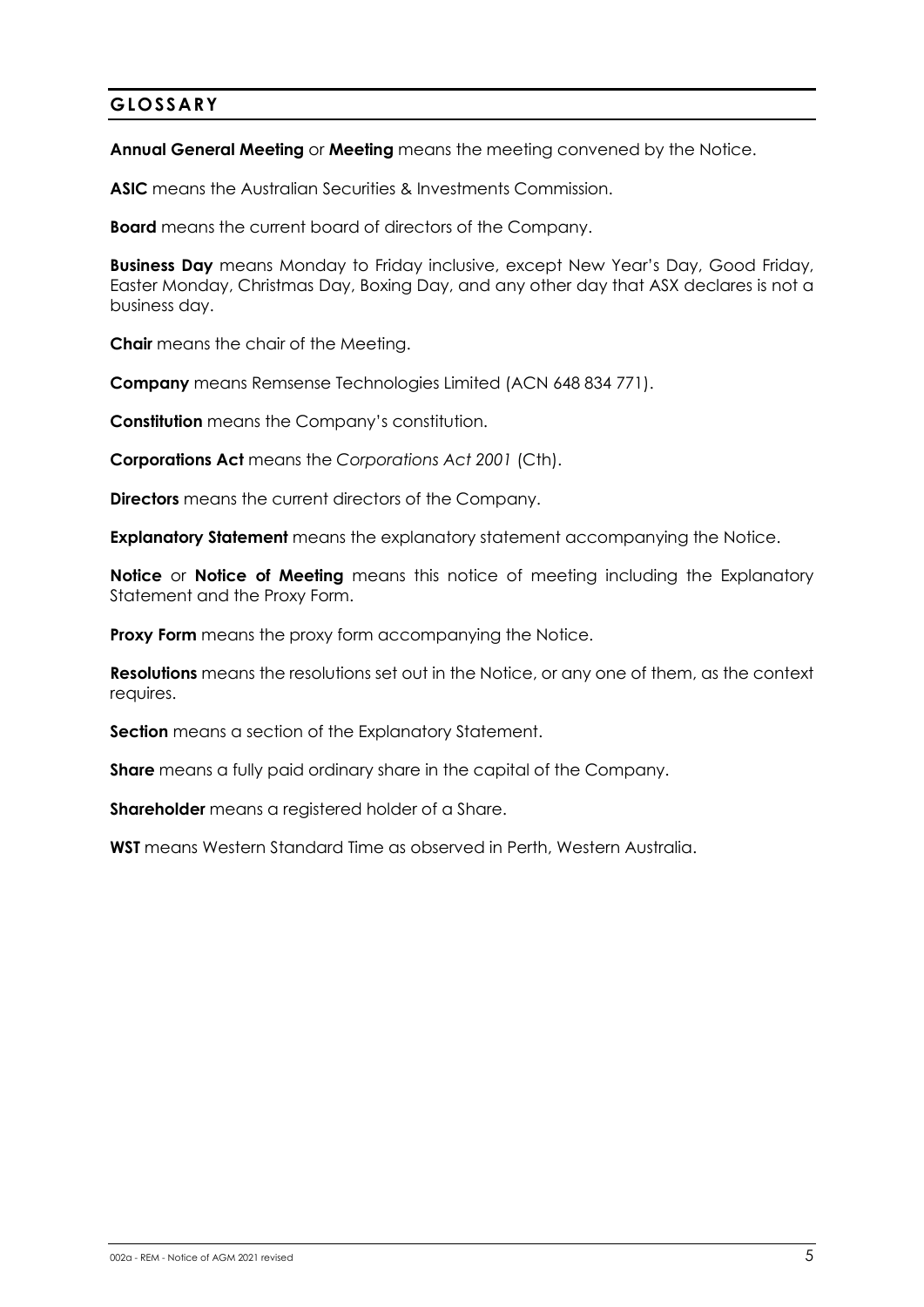# **ANNEXURE A- Nomination of Auditor**

6 October 2021

**The Directors RemSense Technologies Limited** Level 4 - 580 Hay Street Perth WA 6000

Dear Directors,

The undersigned being a shareholder of RemSense Technologies Limited hereby nominates BDO Audit (WA) Pty Ltd for appointment as auditors of the company at the forthcoming **Annual General Meeting.** 

Yours faithfully,

 $\mathcal{U}$ 

**Ross Taylor** Director- Jamanaro Pty Ltd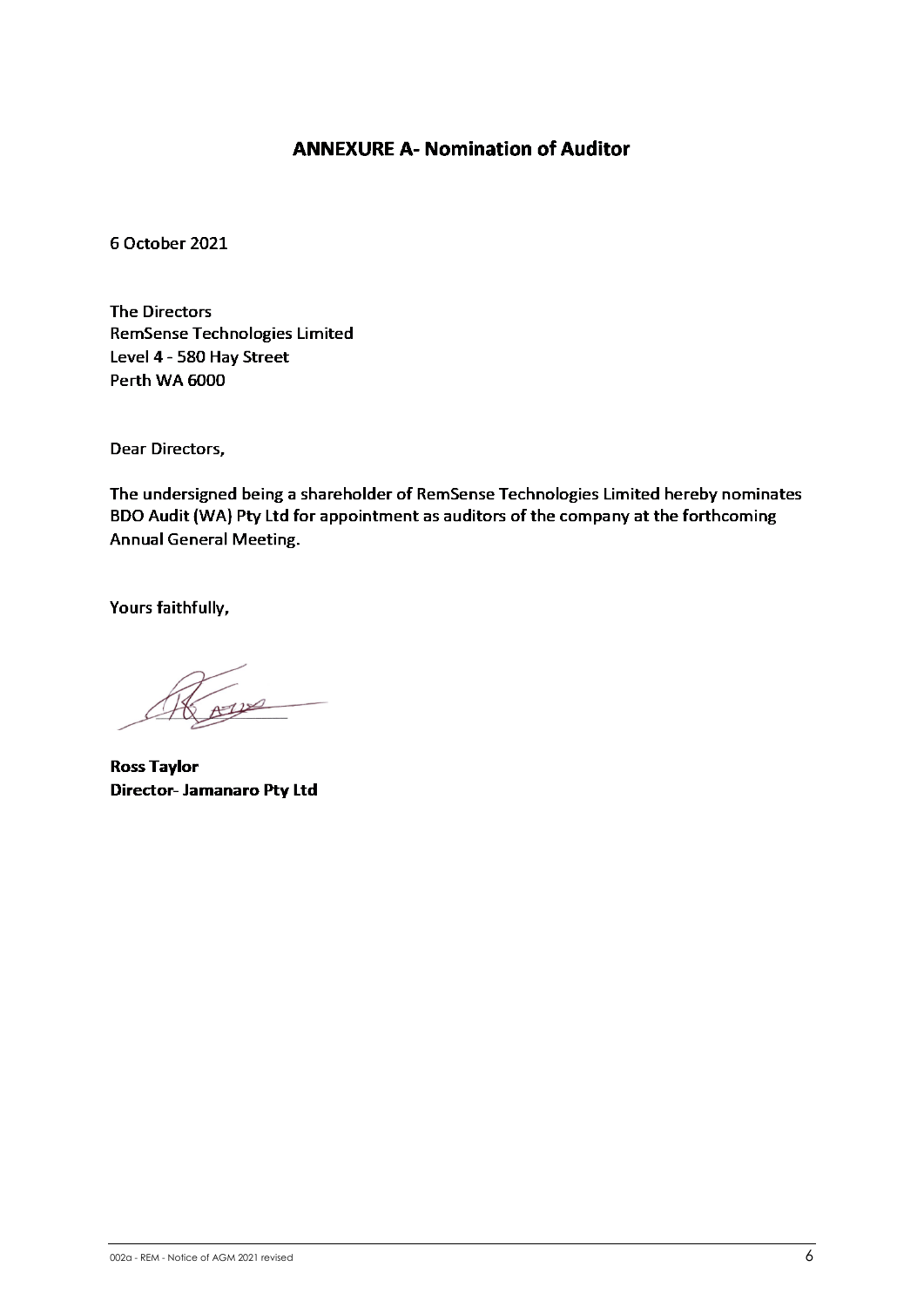#### **PROXY FORM**

#### **REMSENSE TECHNOLOGIES LIMITED ACN 648 834 771 ANNUAL GENERAL MEETING**

| I/We  |                                                                                 |
|-------|---------------------------------------------------------------------------------|
| of:   |                                                                                 |
|       | being a Shareholder entitled to attend and vote at the Meeting, hereby appoint: |
| Name: |                                                                                 |
| OR:   | the Chair of the Meeting as my/our proxy.                                       |

or failing the person so named or, if no person is named, the Chair, or the Chair's nominee, to vote in accordance with the following directions, or, if no directions have been given, and subject to the relevant laws as the proxy sees fit, at the Meeting to be held at **10.00 am (WST)**, on **17 November 2021** at **Level 4, Suite 173, 580 Hay Street, Perth, WA**, and at any adjournment thereof.

#### **CHAIR'S VOTING INTENTION IN RELATION TO UNDIRECTED PROXIES**

**The Chair intends to vote undirected proxies in favour of all Resolutions. In exceptional circumstances the Chair may change his/her voting intention on any Resolution. In the event this occurs an announcement will be made immediately disclosing the reasons for the change.**

|              | Voting on business of the Meeting        | <b>FOR</b> | <b>AGAINST</b> | <b>ABSTAIN</b> |
|--------------|------------------------------------------|------------|----------------|----------------|
| Resolution 1 | Re-election of Director- Nicole O'Connor |            |                |                |
| Resolution 2 | Re-election of Director – Ross Taylor    |            |                |                |
| Resolution 3 | Appointment of Auditor at first AGM      |            |                |                |

Please note: If you mark the abstain box for a particular Resolution, you are directing your proxy not to vote on that Resolution on a show of hands or on a poll and your votes will not be counted in computing the required majority on a poll.

| If two proxies are being appointed, the proportion of voting rights this proxy represents is:<br>Signature of Shareholder(s): |                      | %                                                                        |  |  |
|-------------------------------------------------------------------------------------------------------------------------------|----------------------|--------------------------------------------------------------------------|--|--|
| Individual or Shareholder 1                                                                                                   | <b>Shareholder 2</b> | <b>Shareholder 3</b>                                                     |  |  |
| Sole Director/Company Secretary                                                                                               | <b>Director</b>      | Director/Company Secretary                                               |  |  |
| Date:                                                                                                                         |                      |                                                                          |  |  |
| Contact name:                                                                                                                 |                      | Contact ph (daytime):                                                    |  |  |
| E-mail address:                                                                                                               |                      | Consent for contact by e-mail<br>in relation to this Proxy Form:<br>NO I |  |  |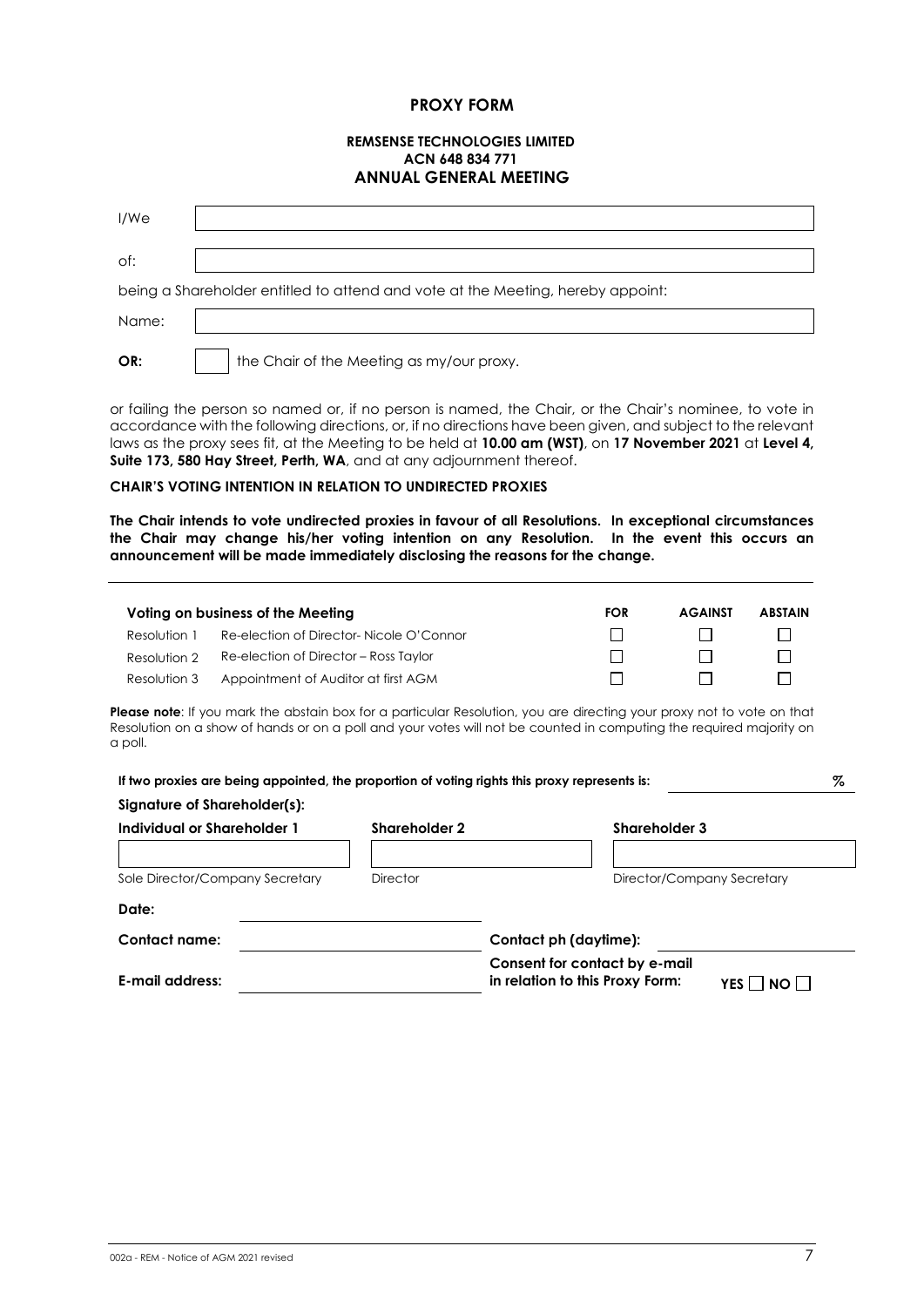#### **Instructions for completing Proxy Form**

#### 1. **Appointing a proxy**

A Shareholder entitled to attend and cast a vote at the Meeting is entitled to appoint a proxy to attend and vote on their behalf at the Meeting. If a Shareholder is entitled to cast 2 or more votes at the Meeting, the Shareholder may appoint a second proxy to attend and vote on their behalf at the Meeting. However, where both proxies attend the Meeting, voting may only be exercised on a poll. The appointment of a second proxy must be done on a separate copy of the Proxy Form. A Shareholder who appoints 2 proxies may specify the proportion or number of votes each proxy is appointed to exercise. If a Shareholder appoints 2 proxies and the appointments do not specify the proportion or number of the Shareholder's votes each proxy is appointed to exercise, each proxy may exercise one-half of the votes. Any fractions of votes resulting from the application of these principles will be disregarded. A duly appointed proxy need not be a Shareholder.

#### 2. **Direction to vote**

A Shareholder may direct a proxy how to vote by marking one of the boxes opposite each item of business. The direction may specify the proportion or number of votes that the proxy may exercise by writing the percentage or number of Shares next to the box marked for the relevant item of business. Where a box is not marked the proxy may vote as they choose subject to the relevant laws. Where more than one box is marked on an item the vote will be invalid on that item.

#### 3. **Signing instructions**:

- **Individual:** Where the holding is in one name, the Shareholder must sign.
- **Joint holding**: Where the holding is in more than one name, all of the Shareholders should sign.
- **Power of attorney:** If you have not already provided the power of attorney with the registry, please attach a certified photocopy of the power of attorney to this Proxy Form when you return it.
- **Companies**: Where the company has a sole director who is also the sole company secretary, that person must sign. Where the company (pursuant to Section 204A of the Corporations Act) does not have a company secretary, a sole director can also sign alone. Otherwise, a director jointly with either another director or a company secretary must sign. Please sign in the appropriate place to indicate the office held. In addition, if a representative of a company is appointed pursuant to Section 250D of the Corporations Act to attend the Meeting, the documentation evidencing such appointment should be produced prior to admission to the Meeting. A form of a certificate evidencing the appointment may be obtained from the Company.

#### 4. **Attending the Meeting**

Completion of a Proxy Form will not prevent individual Shareholders from attending the Meeting in person if they wish. Where a Shareholder completes and lodges a valid Proxy Form and attends the Meeting in person, then the proxy's authority to speak and vote for that Shareholder is suspended while the Shareholder is present at the Meeting.

#### 5. **Lodgement of Proxy Form**

Proxy forms can be lodged:

- (a) by completing and signing the enclosed Proxy Form and returning by:
	- (i) post to Remsense Technologies Limited Level 4, Suite 173, 580 Hay Street, Perth WA 6000;
	- (ii) hand delivering to the company at Level 4, Suite 173, 580 Hay Street, Perth
	- (iii) **email to the Company Secretary at : davidm@broadwaymgt.com.au**